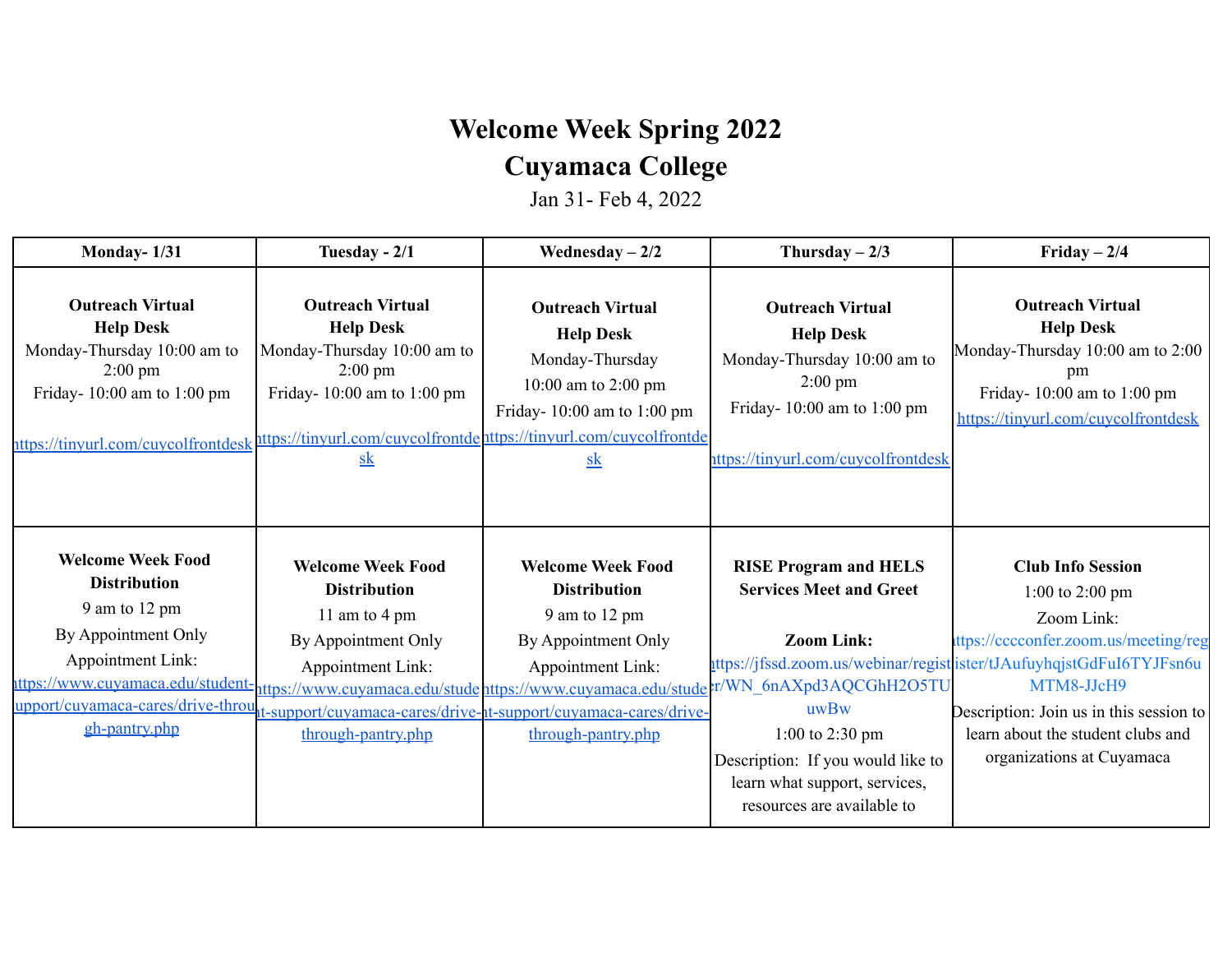|  |                                  | <b>Undocumented Status Students at</b> |                                      |
|--|----------------------------------|----------------------------------------|--------------------------------------|
|  | <b>Cuyamaca Cares</b>            | Cuyamaca College. In addition, the     | <b>ASG Meeting</b>                   |
|  | 11:30 am to 12:30 pm             | different ways in which students,      | 12:30 to 1:30 pm                     |
|  | Zoom Link:                       | faculty, staff, and Administrators     | Zoom Link:                           |
|  | nttps://cccconfer.zoom.us/meetin | can show support and create a          | https://cccconfer.zoom.us/meeting/r  |
|  | g/register/tJMpc-CppzkpHtd5W0    | better campus community.               | egister/tJUqfuqgrTkrH9KB9fPP52b      |
|  | I66s253qoA321xbAcu               |                                        | 24tzaeXBQaZA                         |
|  | Stop by to learn more about our  | <b>AND</b>                             |                                      |
|  | Cuyamaca Cares program on        |                                        | Description: You will have the       |
|  | food and emergency resources     | Jewish Family Services Higher          | opportunity to attend the Associated |
|  |                                  | <b>Education Legal Services:</b>       | Student Government meeting and       |
|  |                                  | You will have an opportunity to        | learn more about ways to become      |
|  |                                  | meet the Jewish Family Service -       | involved.                            |
|  |                                  | <b>Higher Education Legal Services</b> |                                      |
|  |                                  | (HELS) staff that will present on:     |                                      |
|  |                                  | resources, free legal consultations,   |                                      |
|  |                                  | funds available to cover DACA          |                                      |
|  |                                  | renewal fees, funds available to       |                                      |
|  |                                  | cover naturalization fees available    |                                      |
|  |                                  | and much more offered for free to      |                                      |
|  |                                  | all Cuyamaca College students,         |                                      |
|  |                                  | staff, and faculty via online.         |                                      |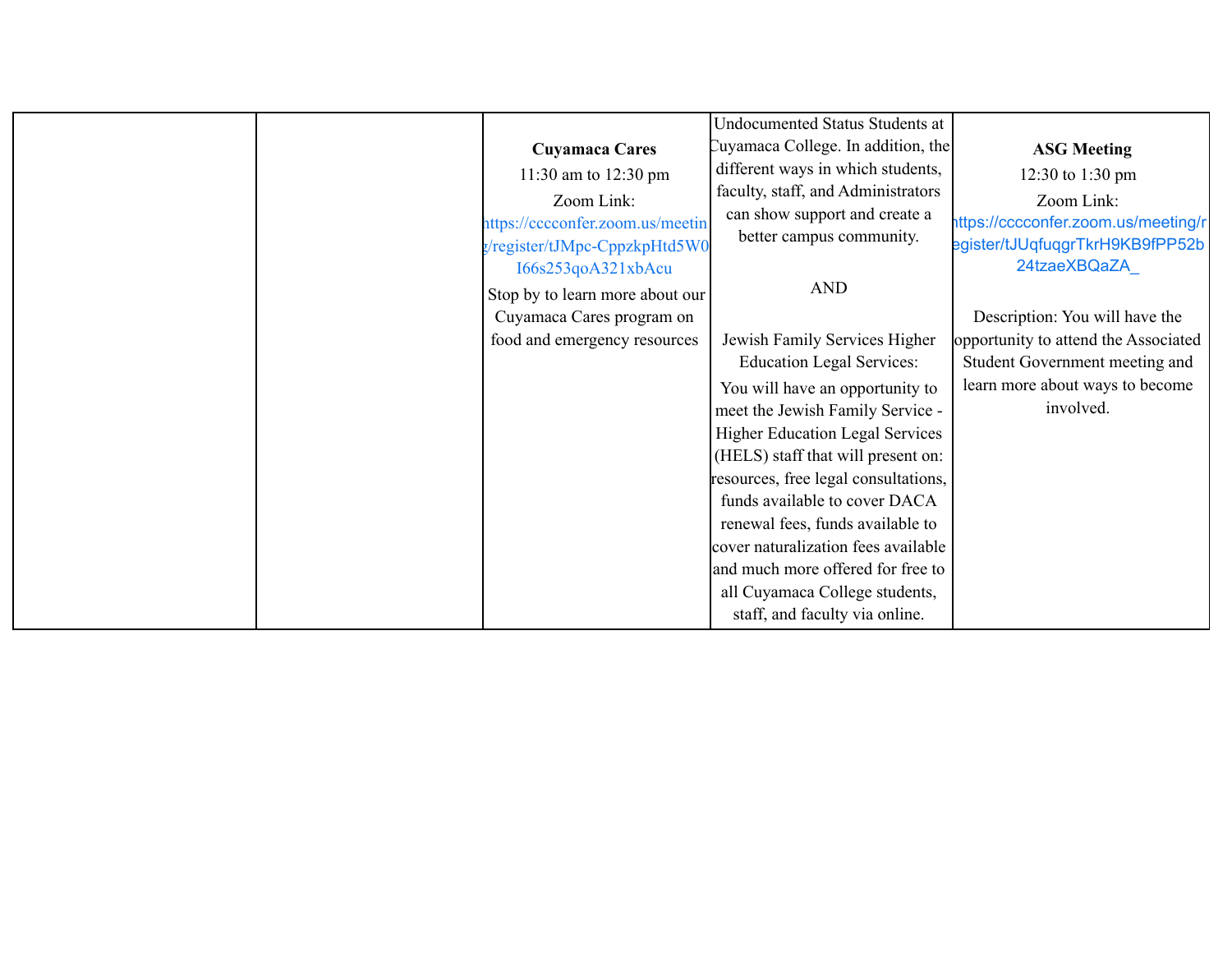| <b>HELS Services Meet and</b><br>Greet                                                                                                                                                                                                                                                                                                                                                               | <b>ASG Meet and Greet</b>                                                                                                                                                               |
|------------------------------------------------------------------------------------------------------------------------------------------------------------------------------------------------------------------------------------------------------------------------------------------------------------------------------------------------------------------------------------------------------|-----------------------------------------------------------------------------------------------------------------------------------------------------------------------------------------|
| Zoom Link:                                                                                                                                                                                                                                                                                                                                                                                           | 1:30 to 2:00 pm<br>Zoom Link:                                                                                                                                                           |
| 1:30 pm to 2:30 pm                                                                                                                                                                                                                                                                                                                                                                                   | https://cccconfer.zoom.us/meeting/r<br>egister/tJUqfuqgrTkrH9KB9fPP52b                                                                                                                  |
| Presented by: HELS Staff                                                                                                                                                                                                                                                                                                                                                                             | 24tzaeXBQaZA                                                                                                                                                                            |
| Description: You will have an<br>Family Service - Higher<br><b>Education Legal Services</b><br>(HELS) staff that will present<br>on: resources, free legal<br>consultations, funds available<br>to cover DACA renewal fees,<br>funds available to cover<br>naturalization fees available<br>and much more offered for free<br>to all Cuyamaca College<br>students, staff, and faculty via<br>online. | Description: You will have the<br>opportunity to meet the Jewish opportunity to attend the Associated<br>Student Government meeting and<br>learn more about ways to become<br>involved. |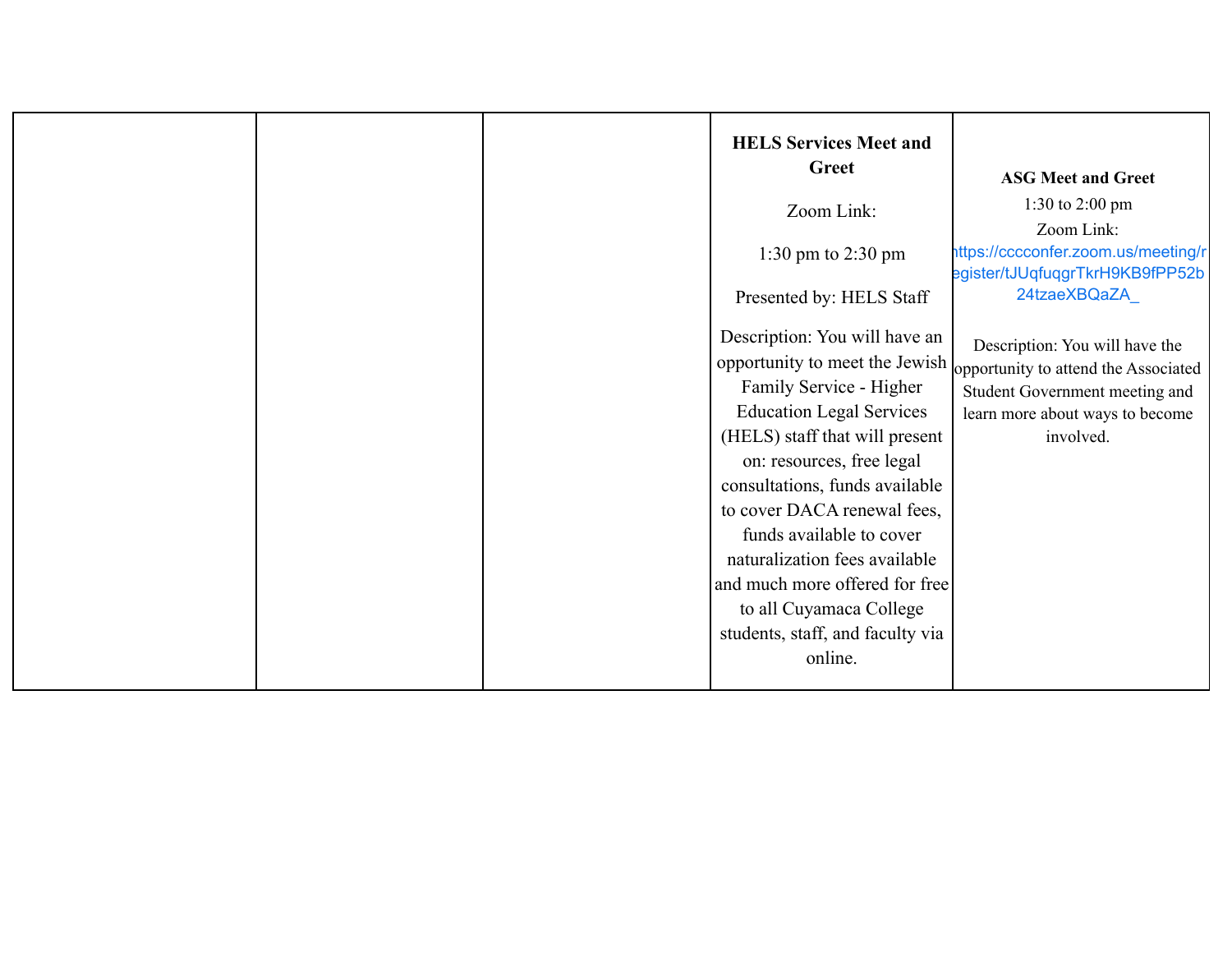| <b>Breaking Down Barriers Meet</b> |  |
|------------------------------------|--|
| and Greet                          |  |
|                                    |  |
| Zoom Link:                         |  |
| https://cccconfer.zoom.us/meetin   |  |
| g/register/tJ0oc-iqqjksHtVkJkqvS   |  |
| p2aV7GT-mx_VTZb                    |  |
| $2:30-3:30$ pm                     |  |
|                                    |  |
| Presenter: Breaking Down           |  |
| <b>Barriers Staff</b>              |  |
|                                    |  |
| Description: You will have an      |  |
| opportunity to meet the Jewish     |  |
| Family Service- Breaking           |  |
| Down Barriers staff that will      |  |
| present on: importance of          |  |
| accessing mental health            |  |
| resources, free community          |  |
| resources for both Students and    |  |
| their Family members, and set      |  |
| of virtual workshops offered to    |  |
| Cuyamaca College Students.         |  |
|                                    |  |
|                                    |  |